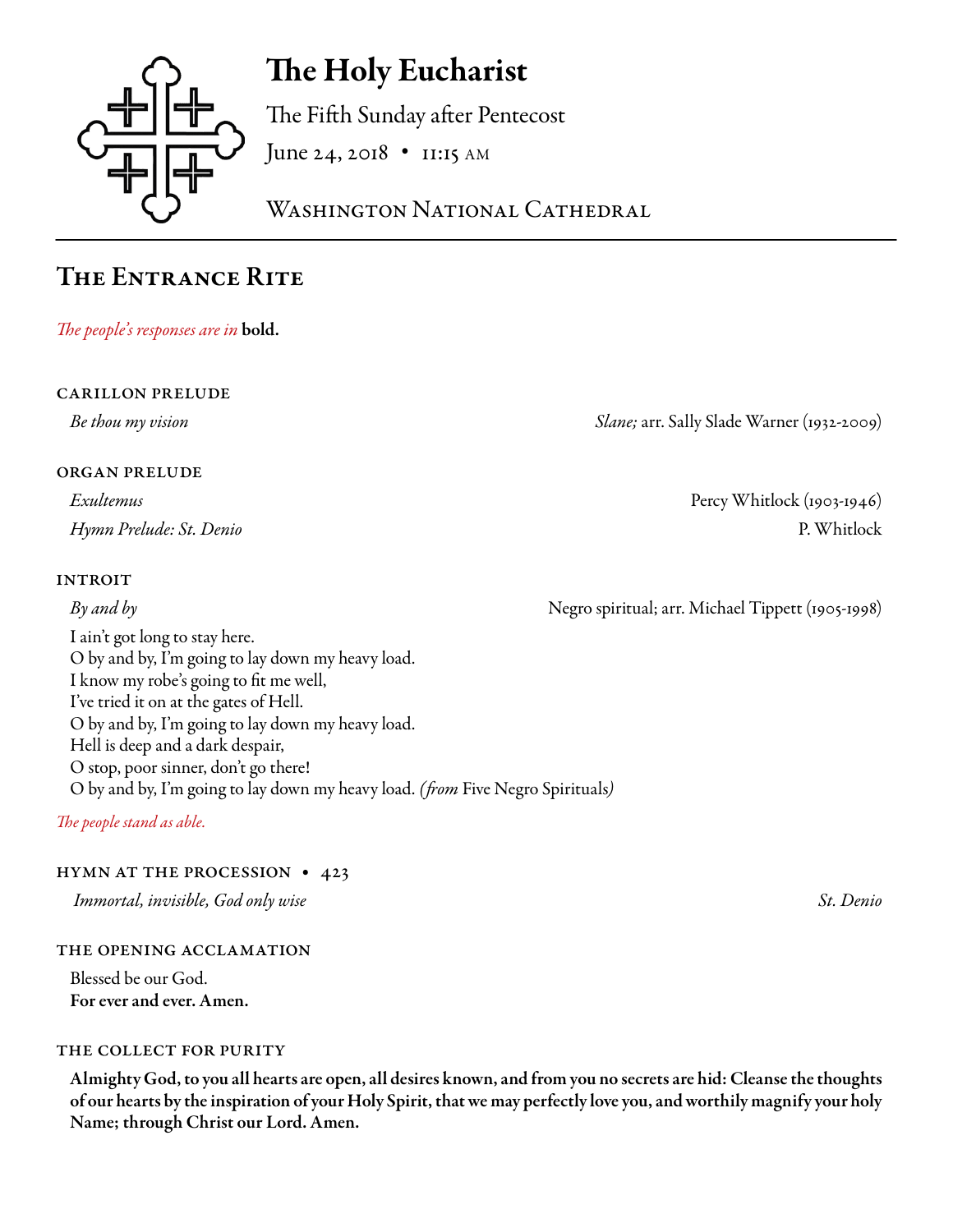gloria in excelsis Robert Powell (b. 1932)



## The Word of God

#### the collect for the fifth sunday after pentecost

The Lord be with you. And also with you. Let us pray.

O Lord, make us have perpetual love and reverence for your holy Name, for you never fail to help and govern those whom you have set upon the sure foundation of your loving-kindness; through Jesus Christ our Lord, who lives and reigns with you and the Holy Spirit, one God, for ever and ever. Amen.

#### *The people are seated.*

#### THE FIRST READING Job 38:1-11

The Lord answered Job out of the whirlwind: "Who is this that darkens counsel by words without knowledge? Gird up your loins like a man, I will question you, and you shall declare to me. Where were you when I laid the foundation of the earth? Tell me, if you have understanding. Who determined its measurements—surely you know! Or who stretched the line upon it? On what were its bases sunk, or who laid its cornerstone when the morning stars sang together and all the heavenly beings shouted for joy?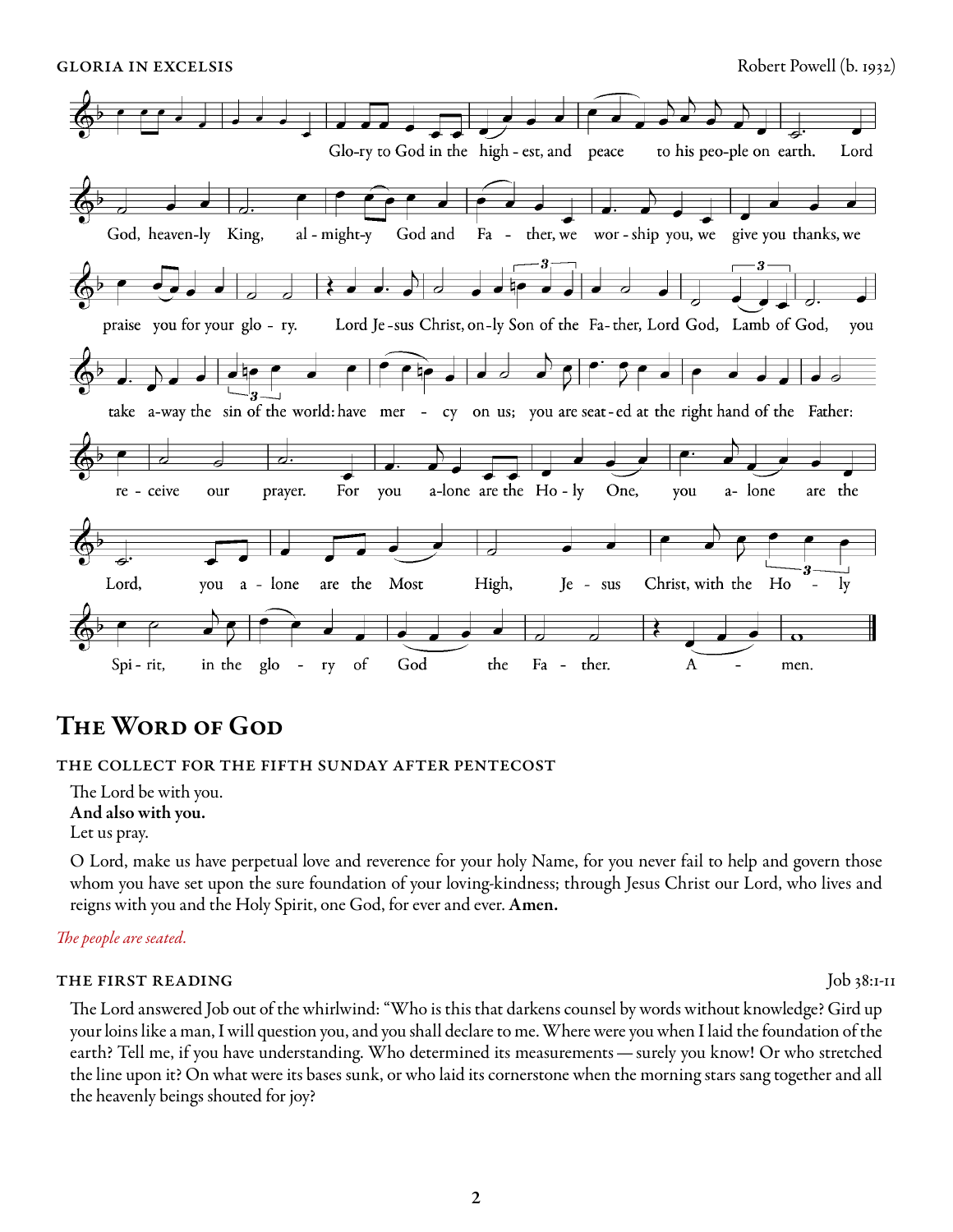"Or who shut in the sea with doors when it burst out from the womb?—when made the clouds its garment, and thick darkness its swaddling band, and prescribed bounds for it, and set bars and doors, and said, 'Thus far shall you come, and no farther, and here shall your proud waves be stopped'?"

The Word of the Lord. Thanks be to God.

psalm 107:1-3, 23-32 chant: Edward C. Bairstow (1874-1946)





 Give thanks to the Lord, for he is good, and his mercy endures for ever.

- Let all those whom the Lord has redeemed proclaim that he redeemed them from the hand of the foe.
- He gathered them out of the lands; from the east and from the west, from the north and from the south.
- Some went down to the sea in ships and plied their trade in deep waters;
- They beheld the works of the Lord and his wonders in the deep.
- Then he spoke, and a stormy wind arose, which tossed high the waves of the sea.

 They mounted up to the heavens and fell back to the depths; their hearts melted because of their peril.

#### *All repeat the antiphon.*

#### THE SECOND READING  $\frac{2 \text{ Corinthians } 6:1-13}{2 \text{ Corinthians } 6:1-13}$

 They reeled and staggered like drunkards and were at their wits' end.

- Then they cried to the Lord in their trouble, and he delivered them from their distress.
- He stilled the storm to a whisper and quieted the waves of the sea.
- Then were they glad because of the calm, and he brought them to the harbor they were bound for.
- Let them give thanks to the Lord for his mercy and the wonders he does for his children.
- Let them exalt him in the congregation of the people and praise him in the council of the elders.

As we work together with Christ, we urge you also not to accept the grace of God in vain. For he says, "At an acceptable time I have listened to you, and on a day of salvation I have helped you."

See, now is the acceptable time; see, now is the day of salvation! We are putting no obstacle in anyone's way, so that no fault may be found with our ministry, but as servants of God we have commended ourselves in every way: through great endurance, in afflictions, hardships, calamities, beatings, imprisonments, riots, labors, sleepless nights, hunger; by purity, knowledge, patience, kindness, holiness of spirit, genuine love, truthful speech, and the power of God; with the weapons of righteousness for the right hand and for the left; in honor and dishonor, in ill repute and good repute. We are treated as impostors, and yet are true; as unknown, and yet are well known; as dying, and see—we are alive; as punished, and yet not killed; as sorrowful, yet always rejoicing; as poor, yet making many rich; as having nothing, and yet possessing everything.

We have spoken frankly to you Corinthians; our heart is wide open to you. There is no restriction in our affections, but only in yours. In return—I speak as to children—open wide your hearts also.

The Word of the Lord. Thanks be to God.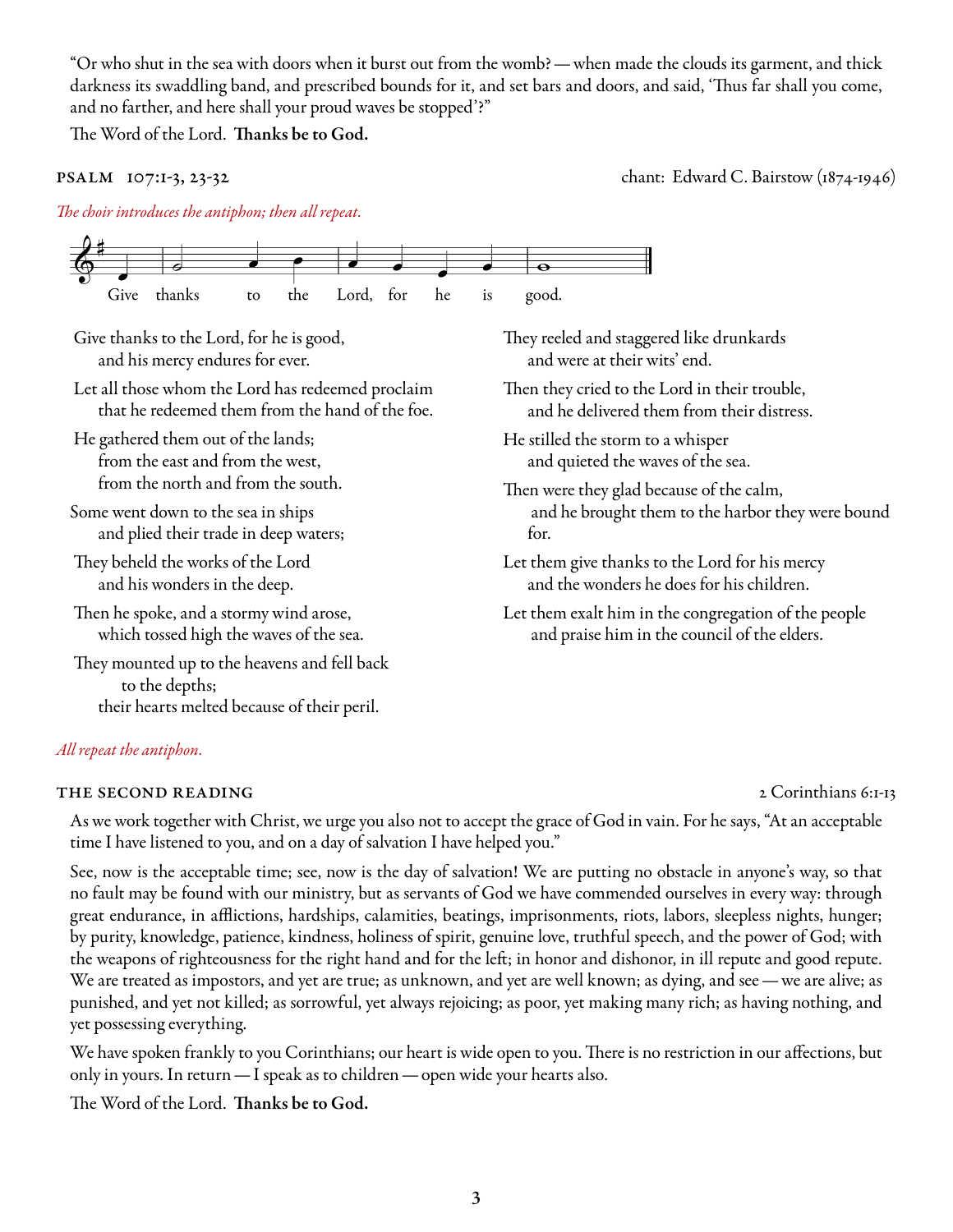#### hymn at the sequence • 488

 *Be thou my vision Slane* 

#### THE HOLY GOSPEL **Mark 4:35-41**

The Holy Gospel of our Lord Jesus Christ according to Mark. Glory to you, Lord Christ.

On that day, when evening had come, Jesus said to his disciples, "Let us go across to the other side." And leaving the crowd behind, they took him with them in the boat, just as he was. Other boats were with him. A great windstorm arose, and the waves beat into the boat, so that the boat was already being swamped. But he was in the stern, asleep on the cushion; and they woke him up and said to him, "Teacher, do you not care that we are perishing?" He woke up and rebuked the wind, and said to the sea, "Peace! Be still!" Then the wind ceased, and there was a dead calm. He said to them, "Why are you afraid? Have you still no faith?" And they were filled with great awe and said to one another, "Who then is this, that even the wind and the sea obey him?"

#### The Gospel of the Lord. Praise to you, Lord Christ.

*The people are seated at the invitation of the preacher.*

the sermon The Very Reverend Randolph Marshall Hollerith

#### *The people stand.*

#### the nicene creed

We believe in one God, the Father, the Almighty, maker of heaven and earth, of all that is, seen and unseen. We believe in one Lord, Jesus Christ, the only Son of God, eternally begotten of the Father, God from God, Light from Light, true God from true God, begotten, not made, of one Being with the Father. Through him all things were made. For us and for our salvation, he came down from heaven: by the power of the Holy Spirit he became incarnate from the Virgin Mary, and was made man. For our sake he was crucified under Pontius Pilate; he suffered death and was buried. On the third day he rose again in accordance with the Scriptures; he ascended into heaven and is seated at the right hand of the Father. He will come again in glory to judge the living and the dead, and his kingdom will have no end. We believe in the Holy Spirit, the Lord, the giver of life, who proceeds from the Father and the Son. With the Father and the Son he is worshiped and glorified. He has spoken through the Prophets.We believe in one holy catholic and apostolic Church. We acknowledge one baptism for the forgiveness of sins.We look for the resurrection of the dead, and the life of the world to come. Amen.

#### the prayers of the people

#### *After each intercession,*

Lord, in your mercy, hear our prayer.

*The presider prays the concluding collect, and the people respond,* Amen.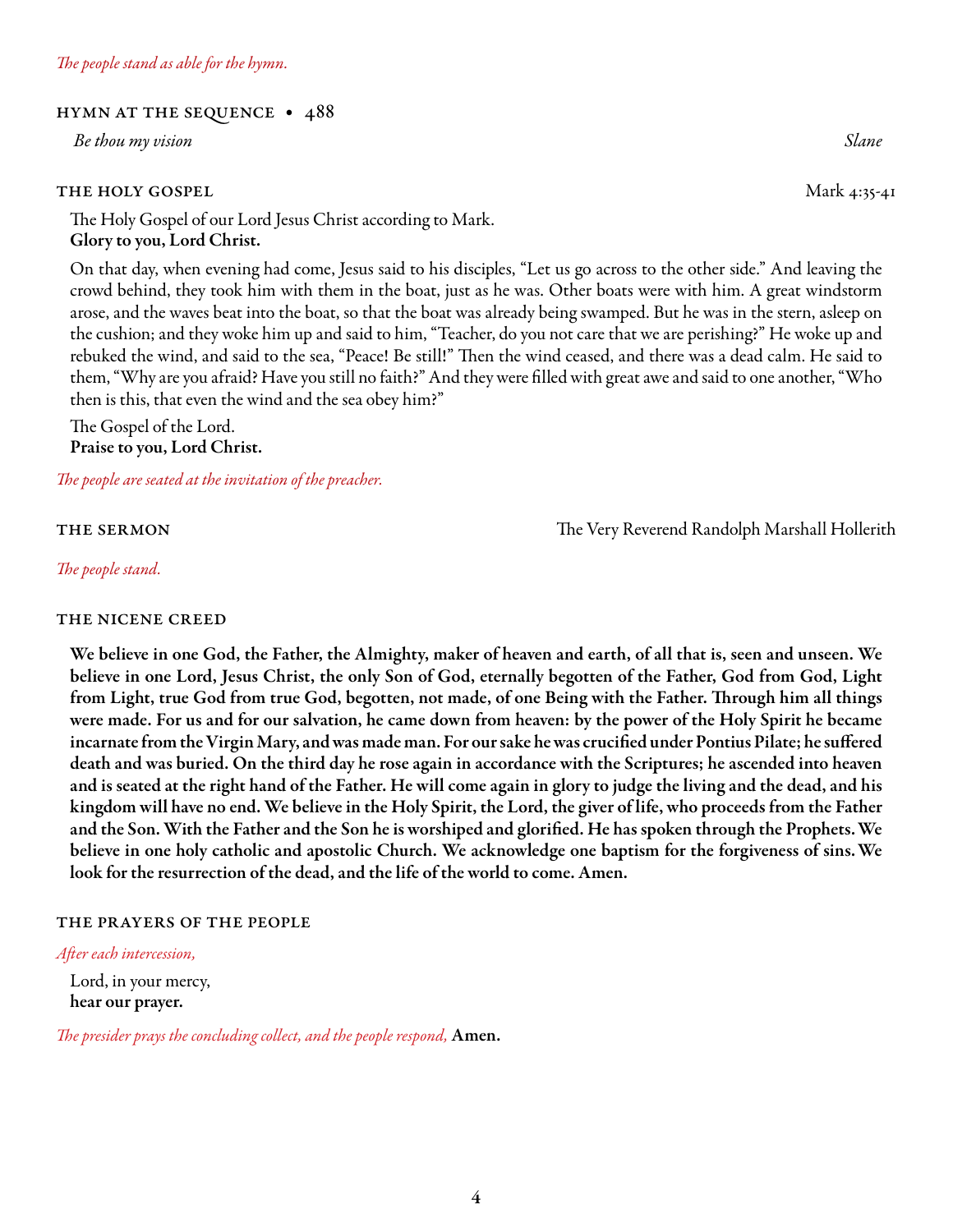#### the confession *&* absolution

God of all mercy, we confess that we have sinned against you, opposing your will in our lives. We have denied your goodness in each other, in ourselves, and in the world you have created. We repent of the evil that enslaves us, the evil we have done, and the evil done on our behalf. Forgive, restore, and strengthen us through our Savior Jesus Christ, that we may abide in your love and serve only your will. Amen.

*The presider offers absolution and the people respond,* Amen.

#### THE PEACE

The peace of the Lord be always with you. And also with you.

*The people greet one another with a sign of God's peace and are then seated.*

#### the offertory

*An offering is received to support the Cathedral's ministry of sharing God's love with the world. The altar is prepared for Holy Communion.*

#### anthem at the offertory

#### *A Prayer of Saint Francis* René Clausen (b. 1953)

Lord, make me an instrument of your peace. Where there is hatred, let me bring love. Where there is injury, help me to pardon. Where there is doubt, let me bring faith. Where there is despair, let me bring hope. Where there is darkness, let me bring light. Where there is sorrow, let me bring joy. O Lord, master divine, grant that I not so much seek to be consoled, as to console, to be understood as to understand, to be loved as to love. For it is in giving that we receive, and in pardoning that we are pardoned. For in dying we are born to eternal life. *(Attributed to St. Francis, 1182-1226)*

#### *The people stand as able.*

#### hymn at the presentation

fear - ful minds im - pose. 1. Love stound-ing, Love  $con - found - ing$ lim  $-$  its  $a -$ 2. Love  $-$  ceiv  $-$  ing, Love be liev ing, re joice with thanks and song, re  $\sim$  $\bar{\phantom{a}}$ we  $\overline{\phantom{a}}$ Love re  $\sim$  $new - ing$ , Love  $\sim$ su  $ing$ <sub>—</sub>  $ev$ ery heart un  $\mathbb{L}$ til it knows pur  $\overline{\phantom{a}}$ faith  $\mathbb{L}$ gain - ing, hope  $claim - ing;$ Love has taught us, be - long re pro  $\overline{\phantom{a}}$ we Love's trans-form - ing, good - ness, Love's  $a - bid - ing$ , grace, heal - ing gen - tle with - in Love's ten - der call. safe  $keep - ing,$ safe from fear's per - sis  $\sim$ tent Love's en  $\sim$ dur - ance, Love's **as**  $\equiv$ ance, Love's  $\cos$  - sol - ing, strong em - brace. sur end -Love  $de$ fend - ing, Love  $\mathbf{u}$ n  $ing,$ Love  $\sigma$ God  $en - fold - ing$ all.  $\overline{\phantom{a}}$ 

*Love astounding, Love confounding Holy Manna*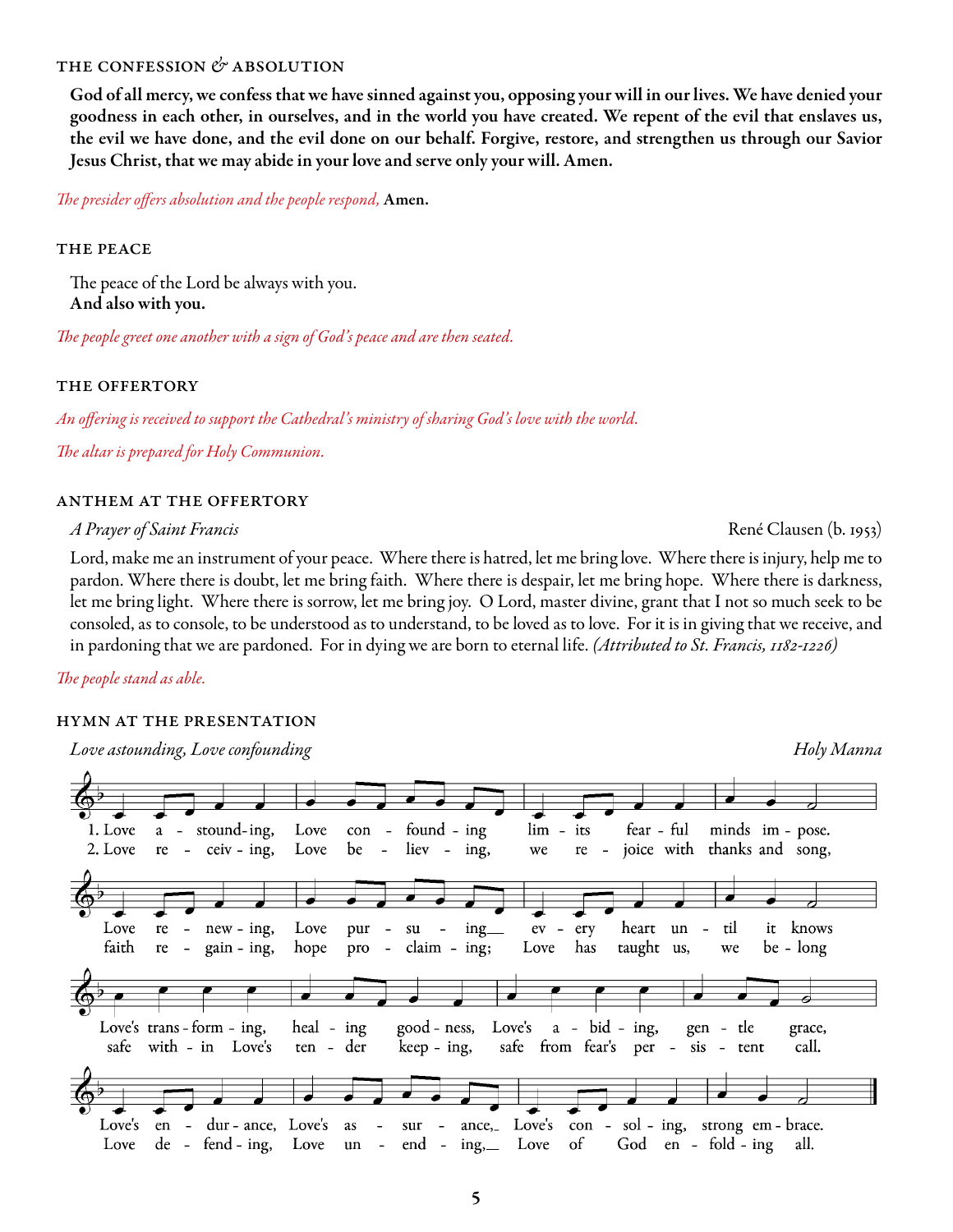# The Holy Communion

#### the great thanksgiving

The Lord be with you. And also with you. Lift up your hearts. We lift them to the Lord. Let us give thanks to the Lord our God. It is right to give God thanks and praise.

#### *The presider offers our thanks to God for the grace and mercy made available to us in Christ, and in response we sing:*

#### SANCTUS & BENEDICTUS **Richard Proulx (1937-2010**) Ho-ly, ho-ly, ho-ly Lord, God of pow-er and might, heaven and earth full of your are Ho-san-na in the high-est. Ho-san-na in the high-est. Blessed is he who comes in the glo-ry. of the Lord. Ho - san - na in the high-est. Ho-san-na in the high est. name

#### *The presider gives thanks to God for the reconciling work of Christ's passion and resurrection and prays over the bread and wine.*

Therefore, according to his command, O Father,

We remember his death, We proclaim his resurrection, We await his coming in glory;

And we offer our sacrifice of praise and thanksgiving to you, O Lord of all; presenting to you, from your creation, this bread and this wine. We pray you, gracious God, to send your Holy Spirit upon these gifts that they may be the Sacrament of the Body of Christ and his Blood of the new Covenant. Unite us to your Son in his sacrifice, that we may be acceptable through him, being sanctified by the Holy Spirit. In the fullness of time, put all things in subjection under your Christ, and bring us to that heavenly country where, with Peter and Paul, our patrons, and all your saints, we may enter the everlasting heritage of your sons and daughters; through Jesus Christ our Lord, the firstborn of all creation, the head of the Church, and the author of our salvation. By him, and with him, and in him, in the unity of the Holy Spirit all honor and glory is yours, Almighty Father, now and for ever. AMEN.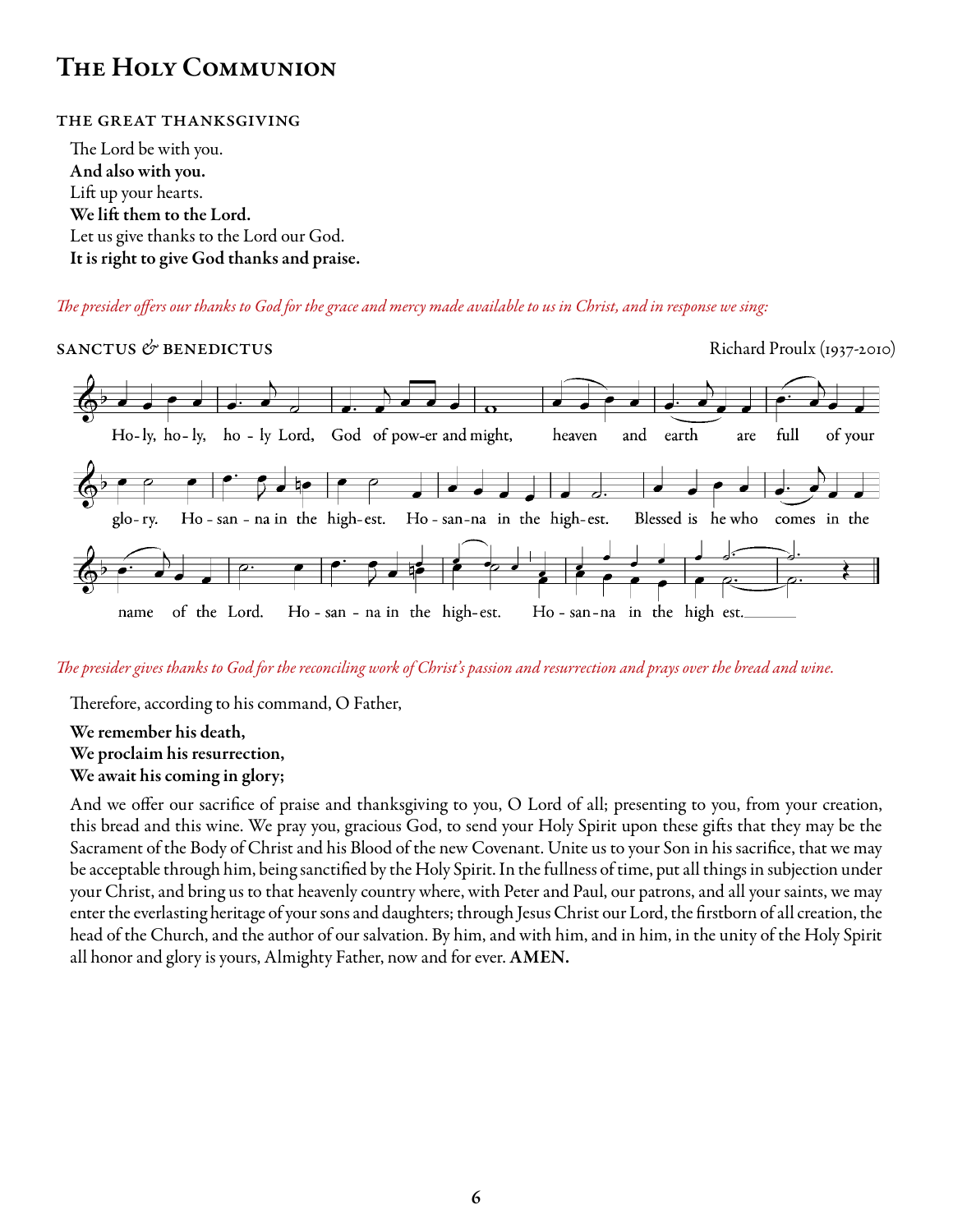#### the lord's prayer

Notre Père…, Padre nuestro…, Vater unser…,

Our Father, who art in heaven, hallowed be thy Name, thy kingdom come, thy will be done, on earth as it is in heaven. Give us this day our daily bread. And forgive us our trespasses, as we forgive those who trespass against us. And lead us not into temptation, but deliver us from evil. For thine is the kingdom, and the power, and the glory, for ever and ever. Amen.



#### the invitation to holy communion

#### *The people are seated.*

*All who seek God and a deeper life in Christ are welcome to receive Holy Communion. Please receive the bread in open and outstretched hands and sip the wine from the chalice, guiding it gently to your lips; or you may dip the wafer into the wine. Gluten-free wafers are available; please make your need known to the minister. Respond to receiving Communion by saying "Amen." If you prefer to receive a blessing instead, please indicate your choice by crossing your hands across your chest.* 

*During the administration of Holy Communion the laying on of hands and prayers for healing is offered in St. John's Chapel. Please enter the chapel by the ramp to the right of the pulpit.*

#### anthem during the communion

*Sung in Latin.* 

Therefore we, before him bending, this great Sacrament revere; types and shadows have their ending, for the new rite is here; faith, our outward sense befriending, makes our inward vision clear.

*Tantum ergo* Maurice Duruflé (1902-1986)

Glory let us give and blessing to the Father and the Son, honor, thanks, and praise addressing, while eternal ages run; ever too his love confessing who from both with both is One.

*(from* Pange Lingua Gloriosi Corporis Mysterium, *St. Thomas Aquinas, 1225-1274)*

7